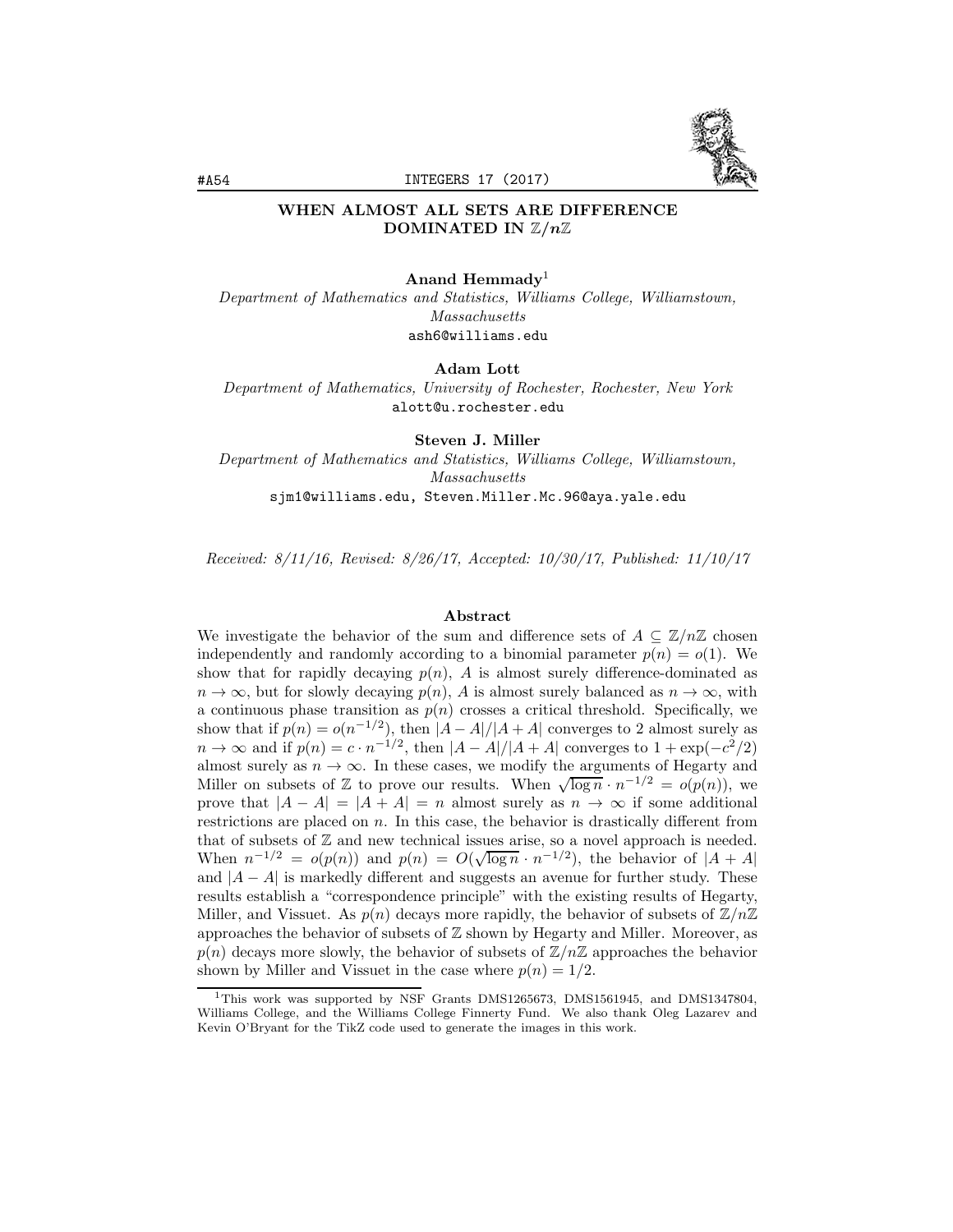#### 1. Introduction

A central object of study in additive combinatorics is the sumset of a set. Given an abelian group *G* (written additively) and a set  $A \subseteq G$ , we define its sumset  $A + A := \{a + b : a, b \in A\}$ . Similarly, we can define its difference set  $A - A :=$ *{a* − *b* : *a, b* ∈ *A}*. If *|A* + *A| > |A* − *A|*, we say *A* is *sum-dominated* or a *More Sums Than Differences (MSTD) set.* If  $|A - A| > |A + A|$ , we say *A* is *differencedominated*, and if  $|A + A| = |A - A|$  we say *A* is *balanced*. The most common setting for studying MSTD sets is subsets of  $\mathbb Z$  (though they have been studied elsewhere as well; see, for example, [9] and [2]). Since addition in  $\mathbb Z$  is commutative but subtraction is not, we typically expect most sets to be difference-dominated. As Nathanson [10] famously remarked,

"Even though there exist sets *A* which have more sums than differences, such sets should be rare, and it must be true with the right way of counting that the vast majority of sets satisfies  $|A - A| > |A + A|$ ."

Surprisingly, Martin and O'Bryant [8] showed that a positive proportion of subsets of  $\{0,\ldots,n-1\}$  ⊂ Z are sum-dominated in the limit as  $n \to \infty$ . Zhao [11] has shown that this proportion is around  $4.5 \times 10^{-4}$ .

Martin and O'Bryant proved their result by picking sets  $A \subseteq \{0, \ldots, n-1\} \subset \mathbb{Z}$ randomly according to a binomial parameter  $p = 1/2$  (i.e., every subset is equally likely) and showing that the probability of being sum-dominated is nonzero as  $n \to \infty$ . This happens because if *A* is large enough, almost all possible sums and differences appear, so it is possible to choose *A* carefully to be sum-dominated. However, Hegarty and Miller [3] showed that if  $A \subseteq \{0, \ldots, n-1\} \subset \mathbb{Z}$  is instead picked randomly according to a binomial parameter  $p(n) = o(1)$ , then the probability of being sum-dominated tends to 0 as  $n \to \infty$ . In some sense, this is Nathanson's "right way of counting" because it prevents *A* from being too large.

In this paper, we examine subsets of  $\mathbb{Z}/n\mathbb{Z}$ . Miller and Vissuet [9] showed that if subsets of  $\mathbb{Z}/n\mathbb{Z}$  are picked uniformly at random, then they are balanced with probability 1 as  $n \to \infty$ . In the style of [3], we instead pick subsets randomly according to a binomial parameter  $p(n) = o(1)$ . Our main result is the following.

**Theorem 1.1.** Let  $A \subseteq \mathbb{Z}/n\mathbb{Z}$  be a subset chosen randomly according to a binomial *parameter*  $p(n) = o(1)$ *. Let S, D denote the random variables*  $|A + A|$ *,*  $|A - A|$ *respectively. We have three cases.*

*1. Fast decay: If*  $p(n) = o(n^{-1/2})$ *, then*  $(a)$  *S* ~  $\frac{1}{2}(n \cdot p(n))^2$ , *(b) D* ∼  $(n \cdot p(n))^2$ .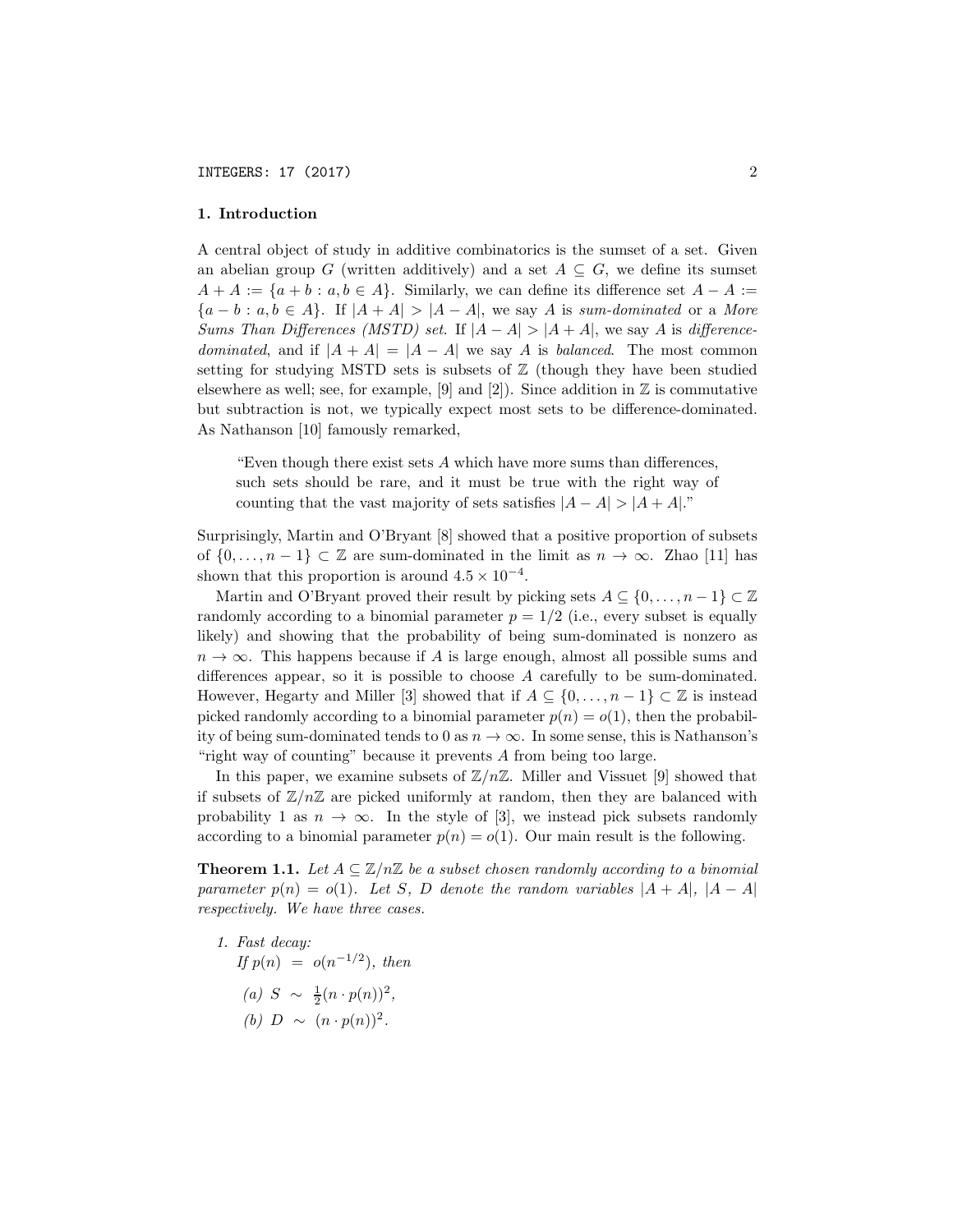*2. Critical decay: If*  $p(n) = cn^{-1/2}$ *, then (a) S* ∼ *n*(1 − exp(−*c*<sup>2</sup>/2))*, (b)*  $D \sim n(1 - \exp(1 - c^2)).$ 

*3. Slow decay: If*  $\sqrt{\log n} \cdot n^{-1/2} = o(p(n))$  *and n is prime, then*  $(a)$  *S* ∼ *n*, *(b) D* ∼ *n*.

**Remark 1.2.** Throughout, we will point out instances where the case  $n^{-1/2}$  $o(p(n))$  and  $p(n) = O(\sqrt{\log n} \cdot n^{-1/2})$  causes deviant behavior.

Remark 1.3. In part 3 we assume that *n* is prime to simplify the technical details of our analysis; however, numerical simulations suggest that the behavior is the same for any *n*.

For parts (1) and (2) of Theorem 1.1, we modify the arguments in [3] to work in this new environment where sums and differences are considered modulo *n*; however, for part 3, these methods do not work and a new approach is needed.

We first fix some notation.

- If *X* is a random variable depending on *n*, we write  $X \sim f(n)$  if for every  $\epsilon > 0$ , Prob( $(1 - \epsilon) f(n) < X < (1 + \epsilon) f(n)$ )  $\to$  1 as  $n \to \infty$ .
- If *X* and *Y* are two quantities depending on *n*, we also write  $X \sim Y$  if  $\lim_{n\to\infty} X/Y = 1$ . This abuse of notation should not cause any confusion as it will be clear from context if we are talking about a random variable or not.
- We say  $f(n) = O(g(n))$  if  $\limsup_{n\to\infty} f(n)/g(n) < \infty$ , and we say  $f(n) =$  $o(g(n))$  if  $\lim_{n\to\infty} f(n)/g(n) = 0$ .
- To reduce clutter, we write  $p$  in place of  $p(n)$  and the dependence on  $n$  is implied.

#### 2. Proof of Main Result: Fast and Critical Decay Cases

To prove parts 1 and 2 of Theorem 1.1, we show that the expected value of each random variable is as claimed, and then show that the variable is strongly concentrated about its mean.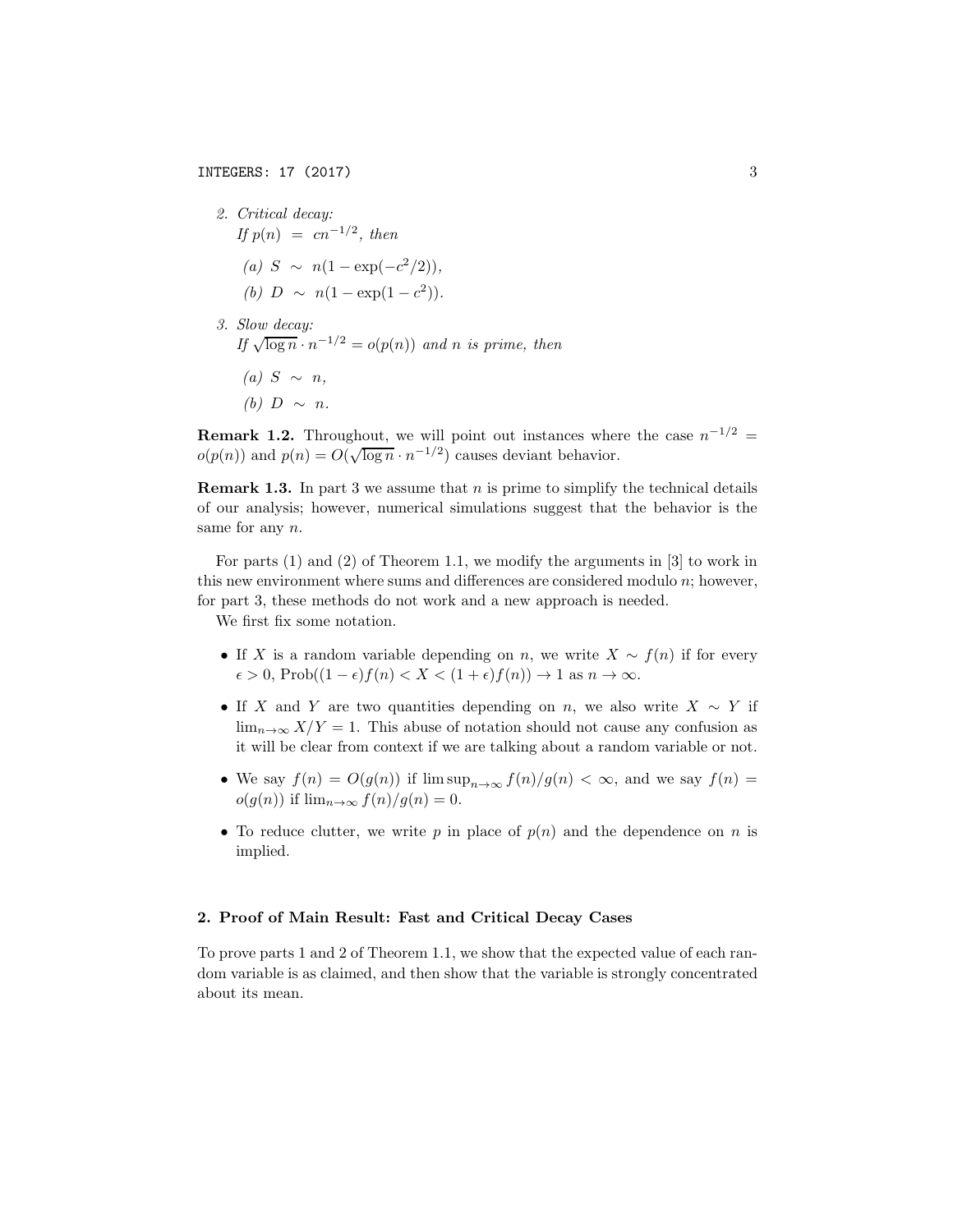We use the following construction from [3]. Let

$$
X_k = #\{\{\{a_1, a_2\}, \ldots, \{a_{2k-1}, a_{2k}\}\} : a_i \in A, \ a_1 + a_2 = \ldots = a_{2k-1} + a_{2k}\} \text{ and } (2.1)
$$
  

$$
Y_k = #\{\{(a_1, a_2), \ldots, (a_{2k-1}, a_{2k})\} : a_i \in A, \ a_1 - a_2 = \ldots = a_{2k-1} - a_{2k}\}.
$$
  

$$
(2.2)
$$

In words,  $X_k$  denotes the number of times  $k$  pairs of elements from  $A$  all have the same sum, and  $Y_k$  denotes the number of times  $k$  pairs of elements from  $A$  all have the same difference. It is important to note that  $X_k$  consists of *unordered* pairs of elements, while  $Y_k$  consists of *ordered* pairs. Since A is a randomly chosen set,  $X_k$ and  $Y_k$  are random variables. The idea is that  $X_k$  and  $Y_k$  measure the number of repeated sums and differences, so if we can control these quantities, we can control  $|A + A|$  and  $|A - A|$ . We have the following lemma.

**Lemma 2.1.** *If*  $p(n) = O(n^{-1/2})$ *, then* 

*1.*  $X_k \sim \frac{n^{k+1}}{k!} \left(\frac{p^2}{2}\right)$  $\bigg)$ <sup>k</sup>, and 2.  $Y_k \sim \frac{n^{k+1}}{k!} (p^2)^k$ .

*Proof.* Each *k*-tuple that contributes to  $X_k$  is one of two types: either all 2*k* elements are distinct, or one of the pairs is a repeated element. Following the notation of [3], let  $\xi_{1k}$ ,  $\xi_{2k}$  be the number of tuples of the first type and second type, respectively. Since every element of *A* has  $\lceil n/2 \rceil$  representations<sup>2</sup> as the sum of two elements of *A*, we have

$$
\xi_{1k} = \sum_{r=0}^{n-1} \binom{\lceil n/2 \rceil}{k} = n \binom{\lceil n/2 \rceil}{k} \sim n \frac{(n/2)^k}{k!} \sim \frac{n^{k+1}}{2^k k!} \tag{2.3}
$$

$$
\xi_{2k} = \sum_{r=0}^{n-1} \binom{\lceil n/2 \rceil}{k-1} = n \binom{\lceil n/2 \rceil}{k-1} \sim n \frac{(n/2)^{k-1}}{(k-1)!} \sim \frac{n^k}{2^{k-1}(k-1)!}.
$$
 (2.4)

The expected value of  $X_k$  is then given by

$$
\mathbb{E}[X_k] = \xi_{1k} p^{2k} + \xi_{2k} p^{2k-1} = \frac{n^{k+1}}{2^k k!} p^{2k} + \frac{n^k}{2^{k-1}(k-1)!} p^{2k-1} \sim \frac{n^{k+1}}{k!} \left(\frac{p^2}{2}\right)^k.
$$
\n(2.5)

Now we show that the variance of  $X_k$  is small enough to guarantee strong concentration about the mean. It is sufficient to show that  $\text{Var}(X_k) = o(\mathbb{E}[X_k]^2)$  (see, for

<sup>2</sup>Note that this is the fundamental difference between considering sums in the normal sense and considering sums mod *n*. In the regular setting, the number of representations of *k* as a sum depends on *k*, but in this setting it does not. This difference is what causes the different constants in part (2) of Theorem 1.1.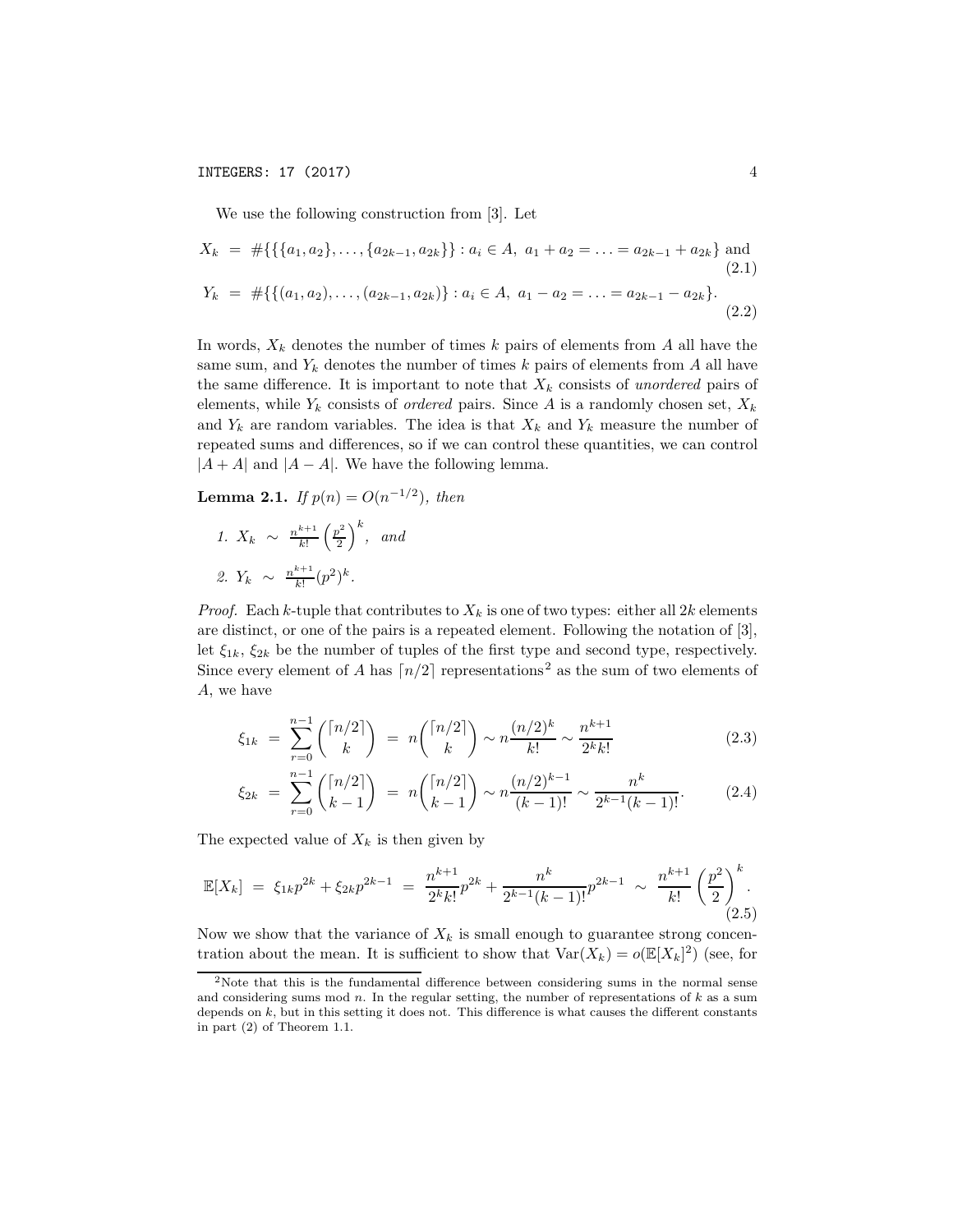example, chapter 4 of [1]). We have

$$
Var(X_k) = \sum_{\alpha} Var(Y_{\alpha}) + \sum_{\alpha \neq \beta} Cov(Y_{\alpha}, Y_{\beta}), \qquad (2.6)
$$

where the sums are over *k*-tuples of unordered pairs of elements of *A* and  $Y_\alpha$  is an indicator variable that equals 1 if  $\alpha$  contributes to  $X_k$  and 0 otherwise. From the arguments in [1], it is enough to show that

$$
\sum_{\alpha,\beta} \text{Prob}(\alpha,\beta \text{ both contribute to } X_k) = o(\mathbb{E}[X_k]^2), \tag{2.7}
$$

where the sum is now over all  $\alpha$ ,  $\beta$  that have at least one member in common. The main contribution to this sum comes from pairs  $\alpha$ ,  $\beta$  with one element in common and 2*k* distinct elements each, and there are  $O(n^{2k+1})$  choices for this (see the proof of Lemma 2.1 in [3] for details). Thus the sum (2.7) is at most  $O(n^{2k+1}p^{4k-1}) = o(n^{2k+2}p^{4k})$ . Thus part 1 is proven.

The proof of part 2 follows the exact same argument, so we omit the details.  $\Box$ 

We can now prove parts (1) and (2) of Theorem 1.1.

# *Proof of Theorem 1.1, part (1).*

If  $p(n) = o(n^{-1/2})$ , we have by Lemma 2.1 that  $X_1 \sim \frac{1}{2}(n \cdot p(n))^2$ ,  $Y_1 \sim (n \cdot p(n))^2$ ,  $X_k = o(X_1)$ , and  $Y_k = o(Y_1)$  for  $k \geq 2$ . In other words, all but a vanishing proportion of pairs of elements in *A* have distinct sums and differences. Thus  $S \sim \frac{1}{2}(n \cdot p(n))^2$  and  $D \sim (n \cdot p(n))^2$  as claimed. This proves part (1).  $\Box$ 

*Proof of Theorem 1.1, part (2).*

By inclusion-exclusion, we have that

$$
S = \sum_{k=1}^{\infty} (-1)^{k+1} X_k.
$$
 (2.8)

Lemma 2.1 yields  $X_k \sim n \frac{1}{k!}$  $\left(\frac{c^2}{2}\right)$  $\big)^k$ , so  $(2.8)$  gives

$$
S \sim n \cdot \sum_{k=1}^{\infty} \frac{(-1)^k}{k!} \left(\frac{c^2}{2}\right)^k = n(1 - \exp(-c^2/2)), \tag{2.9}
$$

which was the claim. Similarly, for differences we have

$$
D = \sum_{k=1}^{\infty} (-1)^{k+1} Y_k \text{ and}
$$
  

$$
Y_k \sim n \frac{1}{k!} (c^2)^k,
$$
 (2.10)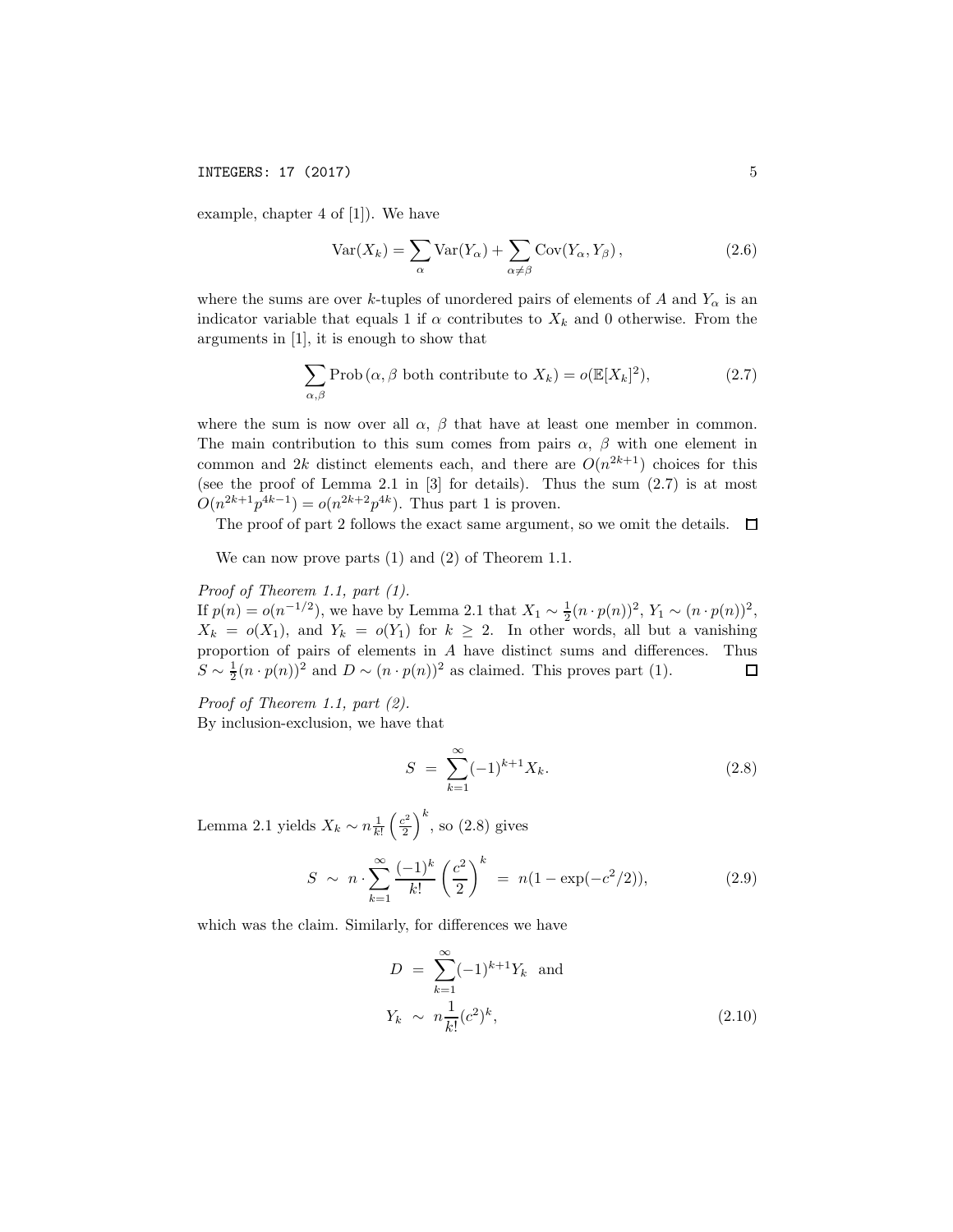so

$$
D \sim n \cdot \sum_{k=1}^{\infty} \frac{(-1)^k}{k!} (c^2)^k = n(1 - \exp(-c^2)). \tag{2.11}
$$

This proves part (2).

## 3. Proof of Main Result: Slow Decay Case

We need the following bound.

Lemma 3.1. *Suppose <sup>p</sup>*(*n*) = *<sup>n</sup>*−<sup>δ</sup> *where* <sup>δ</sup> <sup>∈</sup> (0*,* <sup>1</sup>*/*2)*. Let*

$$
F(n) = \sum_{r=0}^{n/2} {n-r \choose r} p^r (1-p)^{n-r}.
$$
 (3.1)

*Then*  $F(n) = o(1/n^3)$ *.* 

This is proven in Appendix A.

To prove part 3 of Theorem 1.1, we use the following strategy. We let  $S^c$  =  $n - |A + A|$  be the number of sums missing from  $A + A$ , and we show that

$$
\lim_{n \to \infty} \mathbb{E}[S^c] = \lim_{n \to \infty} \text{Var}(S^c) = 0.
$$
\n(3.2)

To show that this is sufficient, let  $v(n) = \text{Var}(S^c)$  and let  $s(n) = \sqrt{v(n)}$ . By Chebyshev's inequality

$$
\text{Prob}\left(|S^c - \mathbb{E}[S^c]| \ge ks(n)\right) \le \frac{1}{k^2}.\tag{3.3}
$$

Taking  $k = 1/\sqrt{s(n)}$ , we see that

$$
\text{Prob}\left(|S^c - \mathbb{E}[S^c]| \ge \sqrt{s(n)}\right) \le s(n). \tag{3.4}
$$

Thus, since  $\mathbb{E}[S^c]$  also tends to 0, we can say that  $\text{Prob}(S^c > 1/2) \to 0$  as  $n \to \infty$ ; thus  $S \sim n$ . We also use this argument for differences by replacing  $S^c$  everywhere with  $D^c := n - |A - A|$ . We can now prove part (3) of Theorem 1.1.

*Proof of Theorem 1.1, part (3a).*

Let  $S^c = n - |A + A|$ . First we compute  $\mathbb{E}[S^c]$ . Define the random variables  $Z_k$  by

$$
Z_k := \begin{cases} 1, & k \notin A + A \\ 0, & k \in A + A \end{cases}
$$
 (3.5)

so that  $\sum_{k \in \mathbb{Z}/n\mathbb{Z}} Z_k = S^c$ .

 $\Box$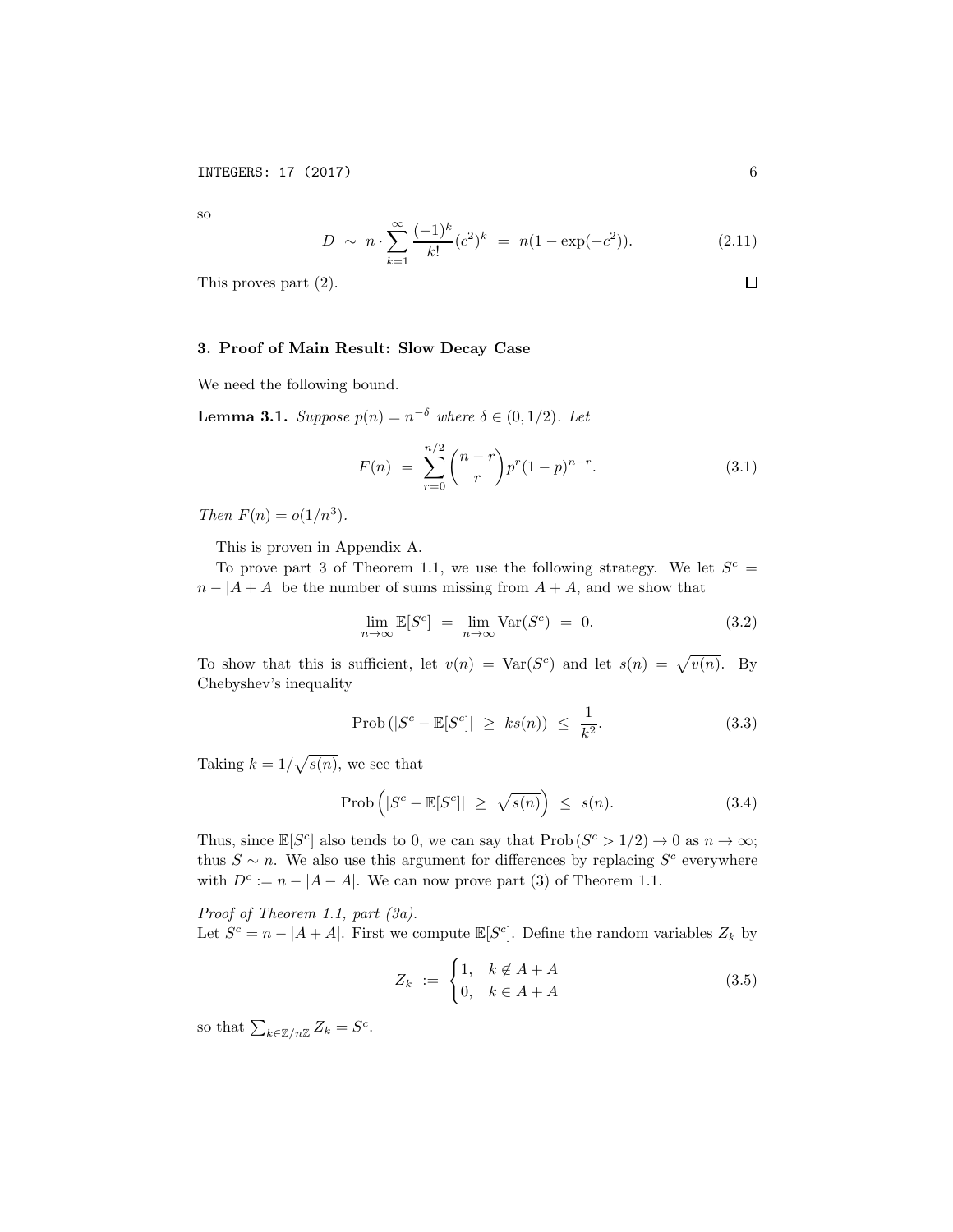Since *n* is assumed to be a large prime and is therefore odd, each  $k \in \mathbb{Z}/n\mathbb{Z}$  can be written as a sum in  $(n + 1)/2$  different ways, and all of the representations are independent of each other, so Prob $(k \notin A + A) = \mathbb{E}[Z_k] = (1 - p^2)^{(n+1)/2}$ . Thus we have

$$
\mathbb{E}[S^{c}] = \sum_{k \in \mathbb{Z}/n\mathbb{Z}} \mathbb{E}[Z_{k}] = n(1-p^{2})^{(n+1)/2} \sim n(1-p^{2})^{n/2}.
$$
 (3.6)

Denote this quantity by  $G(n)$ . To show that it tends to 0, we have

$$
\log G(n) = \log n + \frac{1}{2}n\log(1 - p^2)
$$
  
=  $\log n + \frac{1}{2}n(-p^2 + O(p^4))$   
=  $\log n - \frac{1}{2}np^2 + O(np^4),$  (3.7)

which tends to  $-\infty$  as  $n \to \infty$  because  $\log n = o(np^2)$ ; thus  $G(n)$  tends to 0.

**Remark 3.2.** If instead we had  $p(n) = o(\sqrt{\log n} \cdot n^{-1/2})$ , then  $\log G(n)$  would tend to  $+\infty$  rather than  $-\infty$ .

We now compute  $\text{Var}(S^c)$ . We have

$$
\begin{split}\n\text{Var}(S^{c}) &= \sum_{k \in \mathbb{Z}/n\mathbb{Z}} \text{Var}(Z_{k}) + \sum_{i \neq j \in \mathbb{Z}/n\mathbb{Z}} \text{Cov}(Z_{i}, Z_{j}) \\
&= \sum_{k} \left( \mathbb{E}[Z_{k}^{2}] - \mathbb{E}[Z_{k}]^{2} \right) + \sum_{i \neq j} \left( \mathbb{E}[Z_{i}Z_{j}] - \mathbb{E}[Z_{i}]\mathbb{E}[Z_{j}] \right) \\
&\sim \sum_{k} \left( (1 - p^{2})^{n/2} - (1 - p^{2})^{n} \right) \\
&\quad + \sum_{i \neq j} \left( \text{Prob}\left( i \notin A + A \land j \notin A + A \right) - (1 - p^{2})^{n} \right) \\
&\sim n(1 - p^{2})^{n/2} - n^{2}(1 - p^{2})^{n} + \sum_{i \neq j} \text{Prob}\left( i \notin A + A \land j \notin A + A \right).\n\end{split} \tag{3.8}
$$

We can get an expression for the probability that *i* and *j* are both missing from the sumset by translating the problem into graph theory. Define the graph  $G_{n,i,j}^S$ as follows. The vertices of  $G_{n,i,j}^S$  are the elements  $\{0,\ldots,n-1\}$ , and vertices *a* and *b* are connected by an edge if and only if  $a + b \equiv i \pmod{n}$  or  $a + b \equiv j \pmod{n}$ (see Figure 1).

The event  $(i \notin A + A \land j \notin A + A)$  corresponds to the event that no two adjacent vertices of  $G_{n,i,j}^S$  are in *A*. Since we have assumed *n* is prime, we know that for any  $i, j, G_{n,i,j}^S$  is isomorphic to a path of *n* vertices with a loop on each endpoint (see Figure 2).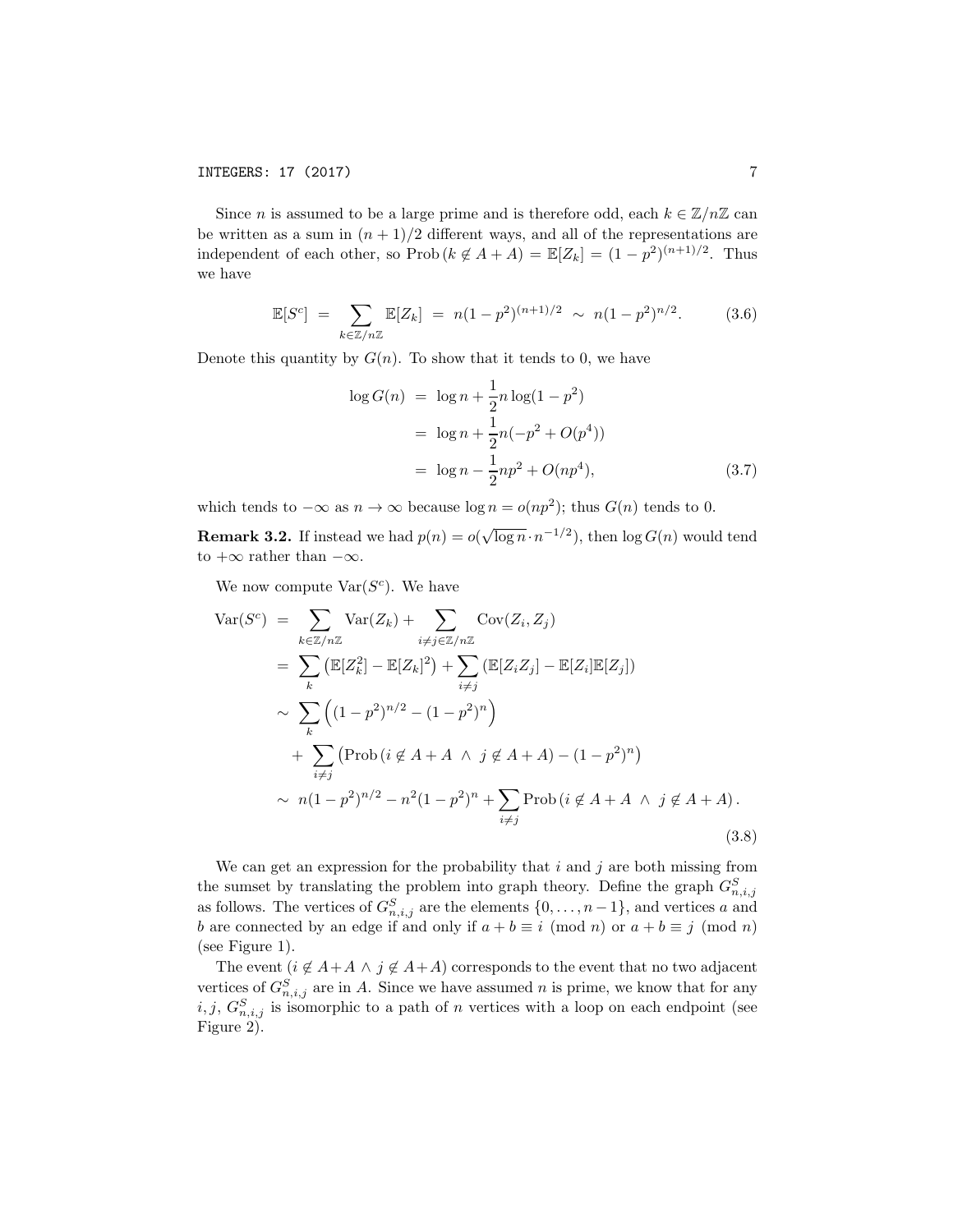

Figure 1: The graph  $G_{7,2,5}^S$ . For clarity, each edge is solid or dotted depending on the sum of the two incident vertices, but this doesn't affect the graph.



Figure 2: The graph  $G_{7,2,5}^S$  from Figure 1 rearranged to illustrate the structure. The graph  $G_{n,i,j}^S$  has this structure for any  $n, i, j$ .

We see that *A* cannot contain either of the two endpoints (6 and 1 in the figure). So, after a relabeling of the vertices, picking a set *A* so that *i* and *j* are both missing from  $A + A$  is equivalent to picking a subset of  $\{1, \ldots, n-2\}$  with no two consecutive elements (1 and  $n-2$  are not considered consecutive). Since we are picking elements of *A* independently with probability *p*, the probability of picking *A* with no two consecutive elements is

$$
\sum_{r=0}^{(n-2)/2} C(n-2,r)p^r(1-p)^{(n-2)-r},
$$
\n(3.9)

where  $C(n-2,r)$  denotes the number of *r*-element subsets of  $\{1,\ldots,n-2\}$  with no consecutive elements. By a simple counting argument (see the calculation of quantity *Y* in Appendix B), we have  $C(n - 2, r) = {n-2-r+1 \choose r}$ .

**Remark 3.3.** The numbers  $C(n-2, r)$  also have another combinatorial interpretation. Any positive integer can be written uniquely as a sum of non-adjacent Fibonacci summands; these numbers are how many integers at most  $F_{n-1} - 1$  have exactly *r* summands. This partition of the integers in  $[0, F_{n-1} - 1)$  was used in [5]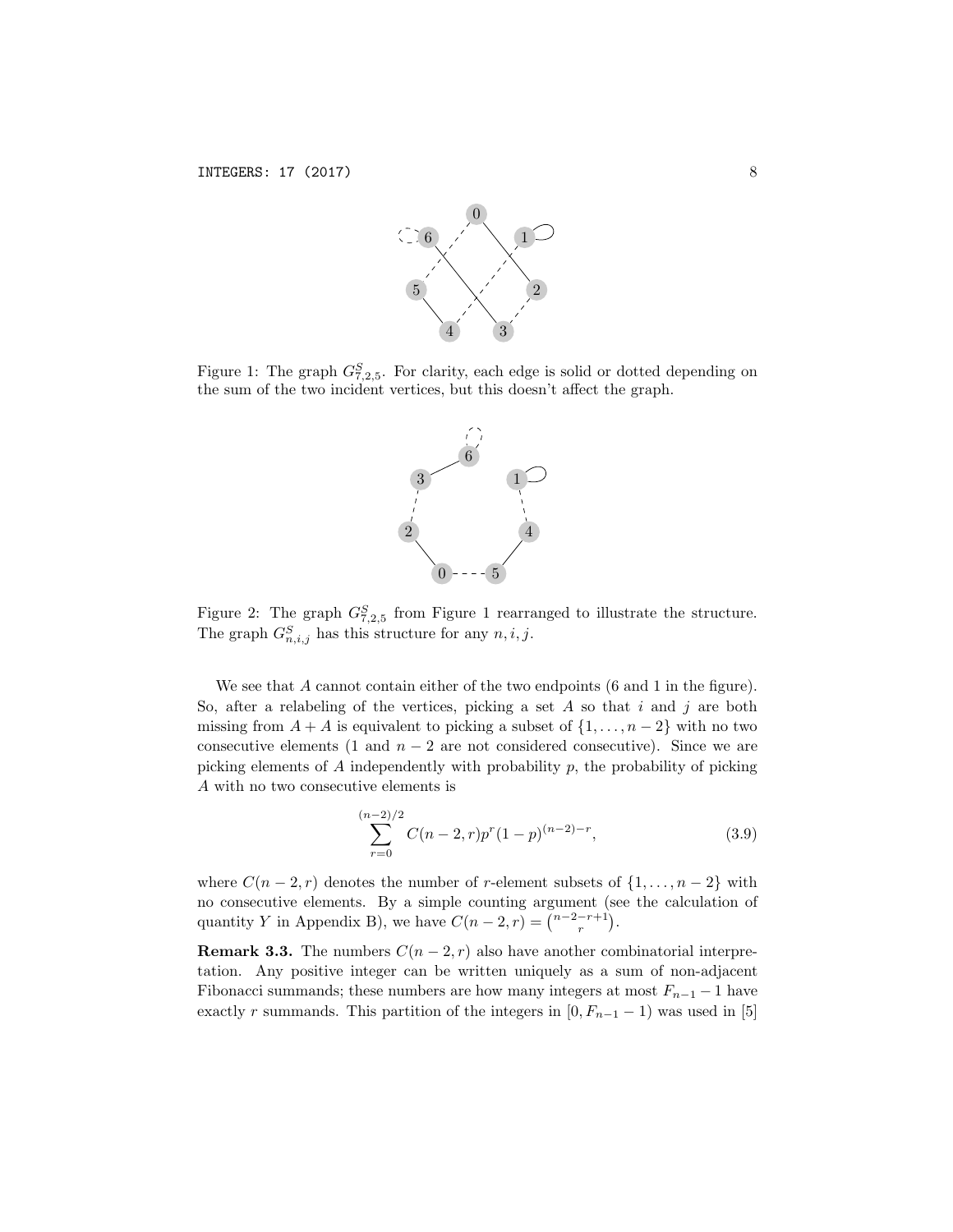to show that the distribution of the number of summands converges to a Gaussian as  $n \to \infty$ .

Since the probability that neither of the endpoints gets picked is  $(1 - p)^2$ , we have that

$$
\text{Prob}\left(i \notin A + A \land j \notin A + A\right) = (1 - p)^2 \sum_{r=0}^{(n-2)/2} {n-2-r+1 \choose r} p^r (1-p)^{(n-2)-r}
$$
\n
$$
\leq \sum_{r=0}^{n/2} {n-r \choose r} p^r (1-p)^{n-r}. \tag{3.10}
$$

Recall that  $(3.10)$  is the quantity  $F(n)$  from Lemma 3.1. So we have

$$
\operatorname{Var}(S^c) \le n(1 - p^2)^{n/2} - n^2(1 - p^2)^n + \sum_{i \ne j} F(n)
$$
  
 
$$
\le n(1 - p^2)^{n/2} - n^2(1 - p^2)^n + n^2 F(n).
$$
 (3.11)

The first term is  $\mathbb{E}[S^c]$ , which tends to 0. The second term is  $\mathbb{E}[S^c]^2$ , which also tends to 0. The third term tends to 0 by Lemma 3.1, so  $\text{Var}(S^c)$  tends to 0 as  $n \to \infty$ . This completes the proof that  $S \sim n$ .  $\Box$ 

*Proof of Theorem 1.1, part (3b).*

We let  $D^c := n - |A - A|$ , so  $D^c$  denotes the number of differences missing from *A* − *A*. We will compute  $\mathbb{E}[D^c]$  and Var $(D^c)$  and show that

$$
\lim_{n \to \infty} \mathbb{E}[D^c] = \lim_{n \to \infty} \text{Var}(D^c) = 0. \tag{3.12}
$$

Replacing all instances of *S<sup>c</sup>* with  $D^c$  in (3.3) and (3.4), this implies that  $D \sim n$ .

To find  $\mathbb{E}[D^c]$ , we must find  $P(k \notin A - A)$  for every  $k \in \mathbb{Z}/n\mathbb{Z}$ . First, we assume that  $A \neq \emptyset$ , because this happens with negligible probability since we are in the slow decay case. Because  $A \neq \emptyset$ , we only consider  $k \neq 0$ . Having fixed k, there are *n* different pairs  $(a, b)$  such that  $a - b \equiv k \mod n$ :  $(k, 0), (2k, k), \ldots, ((n-1)k, (n-1)k)$  $(2)k$ ,  $(0, (n-1)k)$ .

The pairs are all ordered because subtraction isn't commutative. Then  $k \notin A - A$ if and only if

$$
(0 \notin A \lor k \notin A) \land (k \notin A \lor 2k \notin A) \land \cdots \land ((n-1)k \notin A \lor 0 \notin A). \quad (3.13)
$$

Similarly to the previous section, this lends itself to a natural graph-theoretic interpretation. We construct the graph  $G_{n,k}$  with vertex set  $V = \{0, 1, \ldots, n-1\}$ and with edge set  $E = \{\{0, k\}, \ldots, \{(n-1)k, 0\}\}\.$  In other words, we draw an edge between all vertices *a* and *b* such that  $a - b \equiv k \mod n$  or  $b - a \equiv k \mod n$ . Then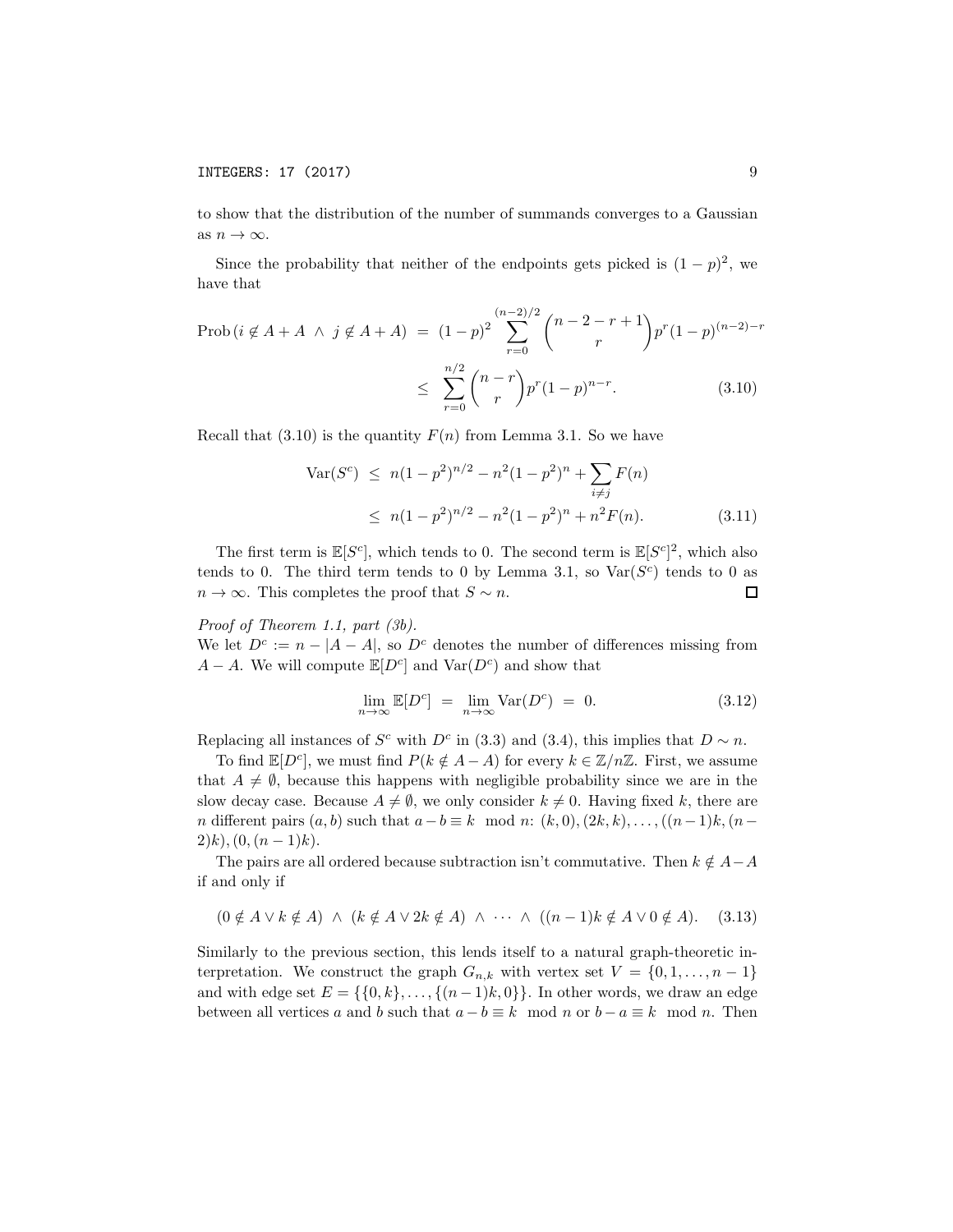an equivalent formulation of (3.13) is that  $k \notin A - A$  if and only if no two adjacent vertices of  $G_{n,k}$  are in A.

Because we assume *n* is prime and  $k \neq 0 \pmod{n}$ , all of  $0, k, 2k, \ldots, (n-1)k$ are distinct mod *n*, so  $G_{n,k}$  is necessarily a cycle on *n* vertices (see Figure 3 for an example).



Figure 3: The graph  $G_{7,2}$ .

If we re-label each vertex *ak* as *a*, then picking an  $A \subseteq \mathbb{Z}/n\mathbb{Z}$  such that  $k \notin A - A$ is equivalent to picking a subset of  $\{0, 1, \ldots, n-1\}$  such that no two consecutive elements are picked, where 0 and  $n-1$  are considered to be consecutive. By the calculation of the quantity  $D(n, k)$  in Theorem B.1 from Appendix B, there are  $\binom{n-r+1}{r} - \binom{n-r-1}{r-2}$  ways to choose such an *r*-element subset of  $\{0, 1, \ldots, n-1\}$ . We have then that

$$
P(k \notin A - A) = \sum_{r=1}^{\lfloor n/2 \rfloor} \left[ \binom{n-r+1}{r} - \binom{n-r-1}{r-2} \right] p^r (1-p)^{n-r}.
$$
 (3.14)

We start the summation at  $r = 1$  because we have assumed  $A \neq \emptyset$ . We sum until  $r = \lfloor n/2 \rfloor$  because  $\binom{n-r+1}{r} - \binom{n-r-1}{r-2}$  is zero for all bigger *r*.

Remark 3.4. Here is where we rely heavily on the assumption that *n* is prime. If *n* is not prime, then the graph  $G_{n,k}$  becomes a union of disjoint cycles of length  $n/\gcd(n, k)$ , and so Prob $(k \notin A - A)$  becomes

$$
\left(\sum_{r=1}^{\lfloor n/(2d(k))\rfloor} \left[ \binom{n/d(k)-r+1}{r} - \binom{n/d(k)-r-1}{r-2} \right] p^r (1-p)^{n/d(k)-r} \right)^{d(k)},\tag{3.15}
$$

where  $d(k) = \gcd(n, k)$ . Simulations suggest that as  $n \to \infty$ , this quantity is independent of  $d(k)$ , but the analysis becomes significantly more involved.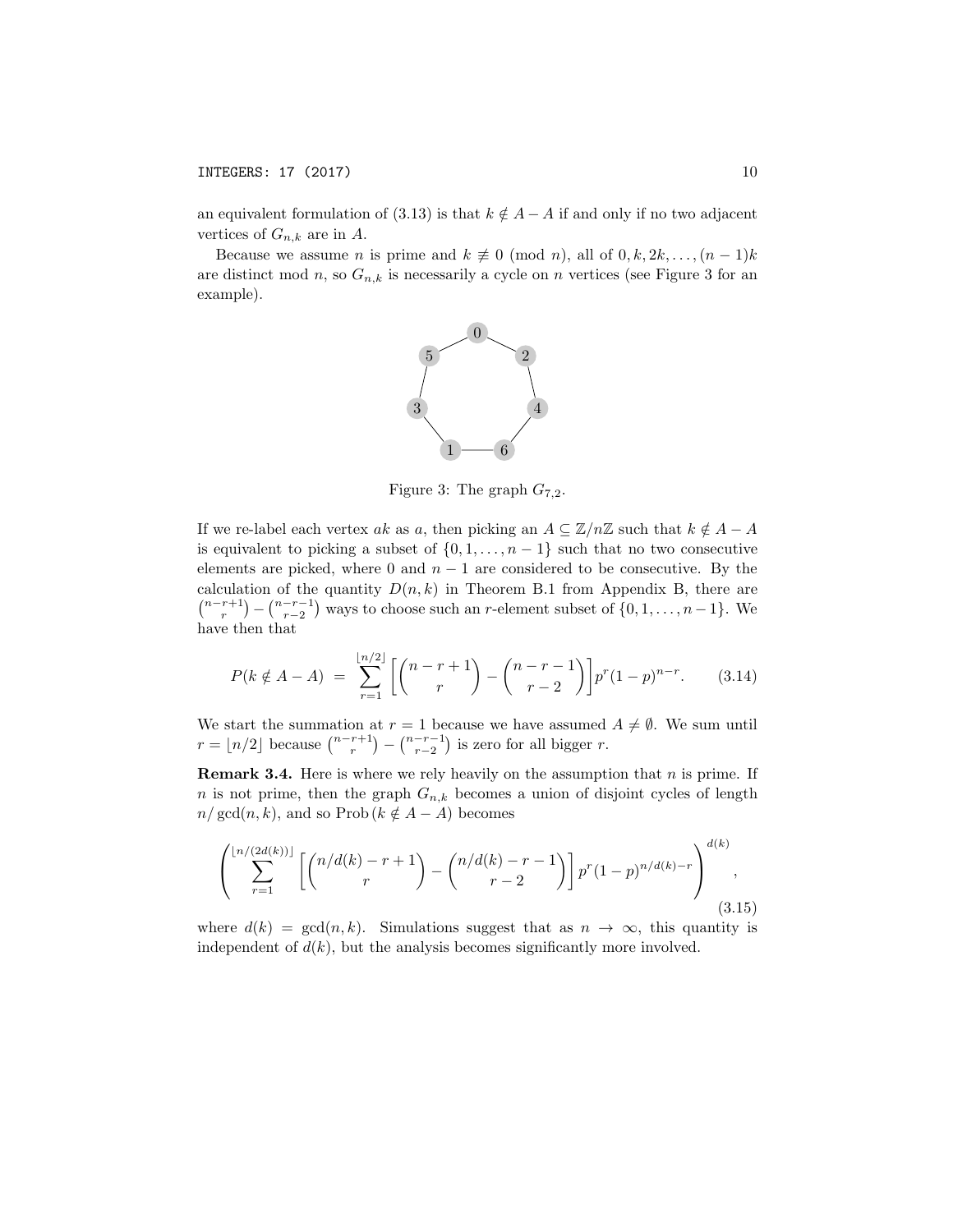We have then that

$$
\mathbb{E}[D^{c}] = \sum_{k \in (\mathbb{Z}/n\mathbb{Z}) \setminus \{\bar{0}\}} P(x \notin A - A)
$$
\n
$$
= (n-1) \sum_{r=1}^{\lfloor n/2 \rfloor} \left[ \binom{n-r+1}{r} - \binom{n-r-1}{r-2} \right] p^r (1-p)^{n-r}
$$
\n
$$
\leq n \sum_{r=0}^{n/2} \left[ \binom{n-r+1}{r} - \binom{n-r-1}{r-2} \right] p^r (1-p)^{n-r}
$$
\n
$$
= n \sum_{r=0}^{n/2} \left[ \frac{(n-r-1)!(n^2 - 2nr + n)}{r!(n-2r+1)!} \right] p^r (1-p)^{n-r}
$$
\n
$$
= n \sum_{r=0}^{n/2} \left[ \frac{n(n-r)!}{r!(n-2r)!(n-r)} \right] p^r (1-p)^{n-r}
$$
\n
$$
= n \sum_{r=0}^{n/2} \binom{n-r}{r} \frac{n}{n-r} p^r (1-p)^{n-r}
$$
\n
$$
\leq 2n \sum_{r=0}^{n/2} \binom{n-r}{r} p^r (1-p)^{n-r} = 2nF(n), \qquad (3.16)
$$

and this quantity tends to 0 by Lemma 3.1.

We compute  $\text{Var}(D^c)$  in a similar manner as  $\text{Var}(S^c)$ . Define the random variables

$$
Z'_{k} := \begin{cases} 1, & k \notin A - A \\ 0, & k \in A - A. \end{cases}
$$
 (3.17)

We have

$$
\operatorname{Var}(D^c) = \sum_{k \in \mathbb{Z}/n\mathbb{Z}} \operatorname{Var}(Z'_k) + \sum_{i \neq j \in \mathbb{Z}/n\mathbb{Z}} \operatorname{Cov}(Z'_i, Z'_j)
$$
  
 
$$
\sim \sum_{k \neq 0} \left( \mathbb{E}[(Z'_k)^2] - \mathbb{E}[Z'_k]^2 \right) + \sum_{i \neq j} \left( \mathbb{E}[Z'_i Z'_j] - \mathbb{E}[Z'_i] \mathbb{E}[Z'_j] \right)
$$
  
 
$$
\sim nF(n) - n^2 F(n)^2 + \sum_{i \neq j} \operatorname{Prob}(i \notin A - A \land j \notin A - A).
$$
 (3.18)

Now note that in particular,  $\text{Prob}\left(i \notin A - A \land j \notin A - A\right) \leq \text{Prob}\left(i \notin A - A\right)$ , so we have the bound

$$
Var(Dc) \le nF(n) - (nF(n))^{2} + n(n - 1)F(n)
$$
  
\n
$$
\le n^{2}F(n) - (nF(n))^{2},
$$
\n(3.19)

which tends to 0 by Lemma 3.1. This completes the proof of part (3) of Theorem 1.1. $\Box$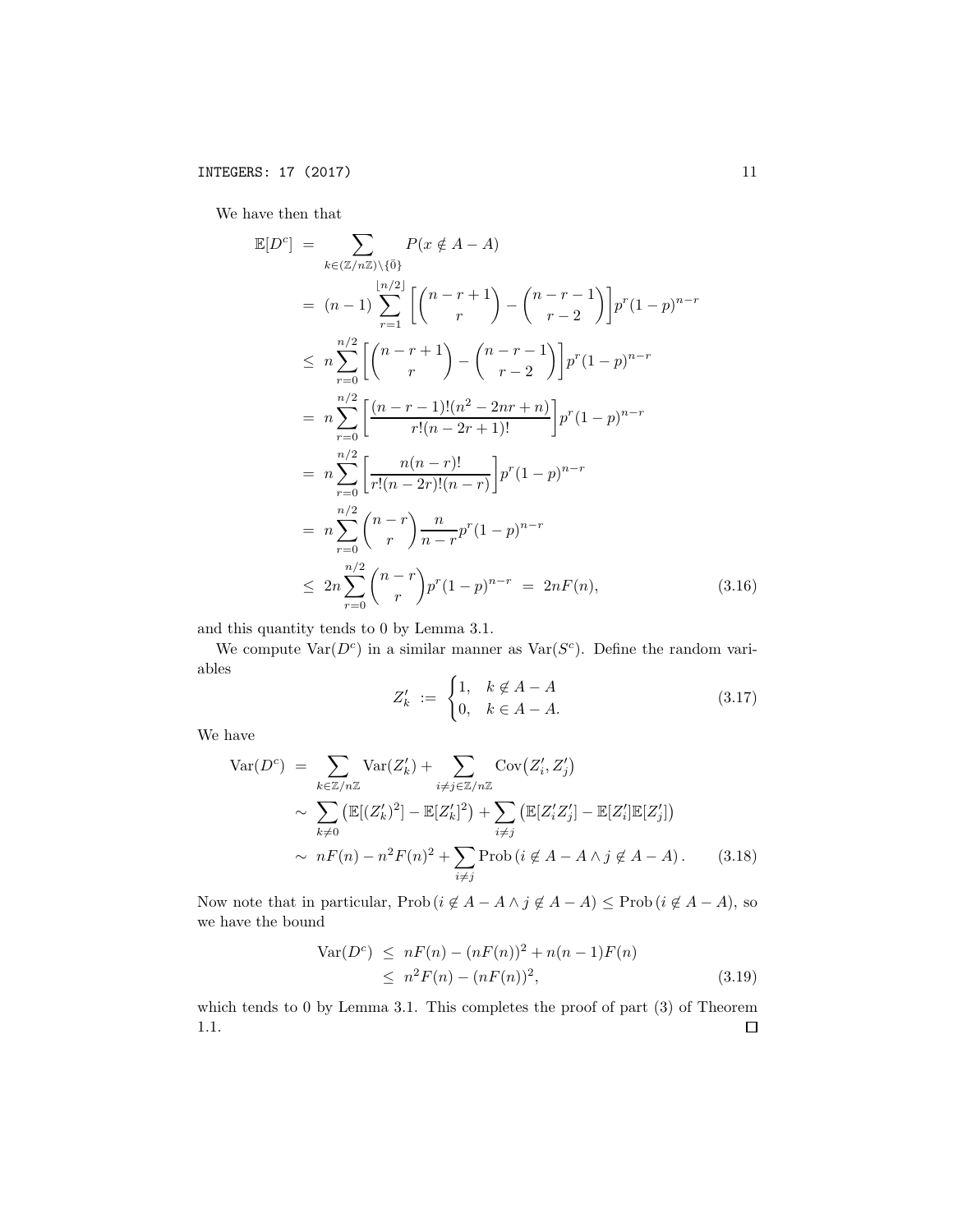#### References

- [1] N. Alon and J.H. Spencer, *The Probabilistic Method*, Wiley, 1992.
- [2] T. Do, A. Kulkarni, S.J. Miller, D. Moon, J. Wellens, and J. Wilcox, Sets characterized by missing sums and differences in dilating polytopes, *J. Number Theory*, 157 (2015), 123-153.
- [3] P. Hegarty and S.J. Miller, When almost all sets are difference dominated", *Random Structures and Algorithms*, 35 (2009), no. 1, 118-136.
- [4] R. Honsberger, A Second Look at the Fibonacci and Lucas Numbers, Chapter 8 in *Mathematical Gems III*, Mathematical Association of America, Washington, DC, 1985.
- [5] M. Koloğlu, G. Kopp, S. J. Miller and Y. Wang, On the number of summands in Zeckendorf decompositions, *Fibonacci Quart.* 49 (2011), no. 2, 116–130.
- [6] T. Koshy, *Fibonacci and Lucas Numbers with Applications*, New York: Wiley, 2001.
- [7] O. Lazarev, S. J. Miller, and K. O'Bryant, Distribution of Missing Sums in Sumsets, *Exp. Math.*, **22** (2013), no. 2, 132-156.
- [8] G. Martin and K. O'Bryant, Many sets have more sums than differences, in *Additive Combinatorics*, CRM Proc. Lecture Notes, vol. 43, American Mathematical Society, Providence, RI, 2007, pp. 287–305.
- [9] S. J. Miller and K. Vissuet, Most subsets are balanced in finite groups, *Combinatorial and Additive Number Theory: CANT 2011 and 2012 (Springer Proceedings in Mathematics & Statistics)* (2014), 147-157.
- [10] M. Nathanson, Problems in Additive Number Theory, I, *Additive combinatorics*, CRM Proc. Lecture Notes 43, Amer. Math. Soc., Providence, RI, 2007, pp. 263-270.
- [11] Y. Zhao, Sets characterized by missing sums and differences, *J. Number Theory* 131 (2011), no. 11, 2107-2134.

## Appendix

## A. Proof of Lemma 3.1

**Lemma 3.1.** Suppose  $p(n) = n^{-\delta}$  where  $\delta \in (0, 1/2)$ . Let

$$
F(n) = \sum_{r=0}^{n/2} {n-r \choose r} p^r (1-p)^{n-r}.
$$
 (A.1)

Then  $F(n) = o(1/n^3)$ .

*Proof.* We use the following well-known approximations.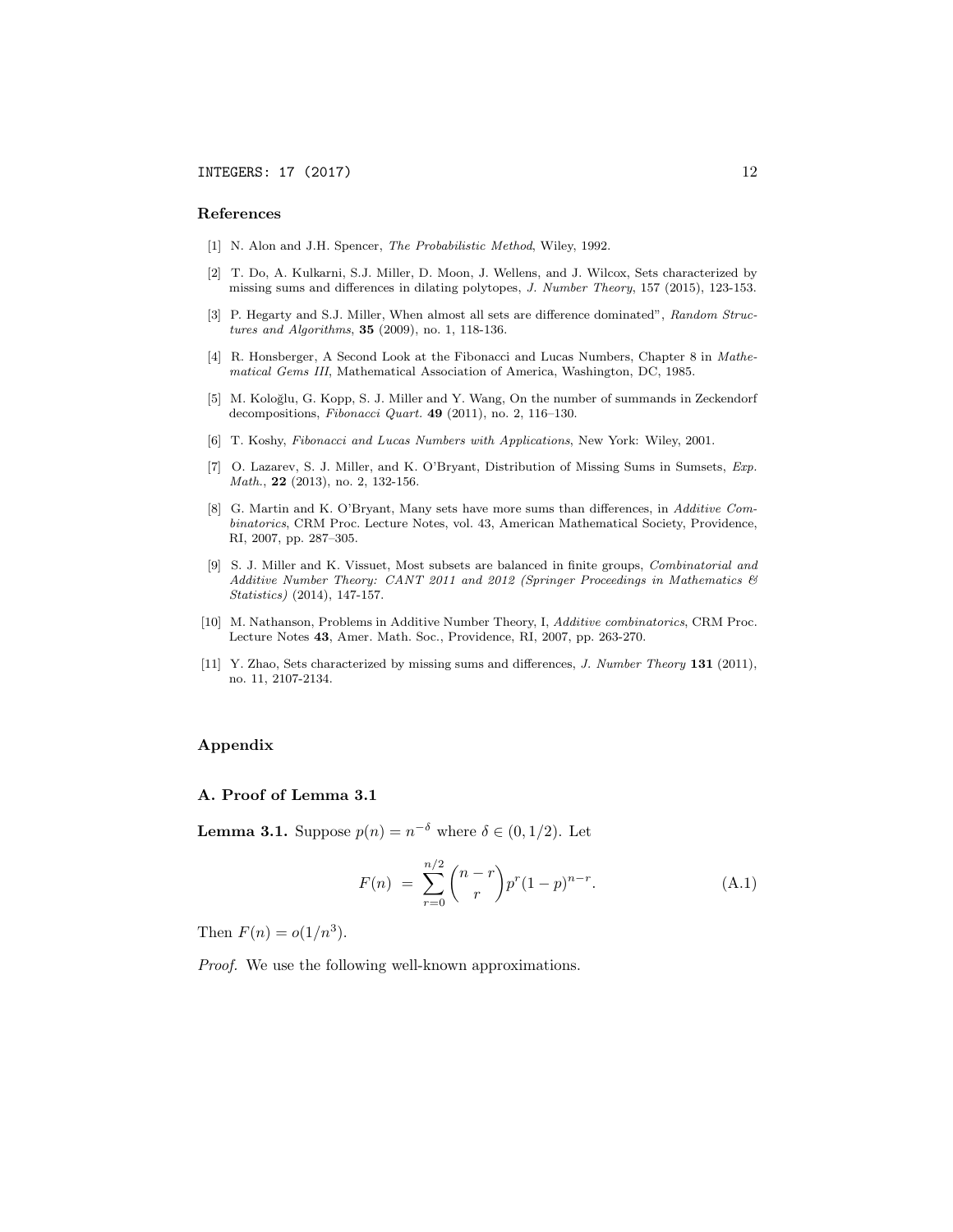*•* Binomial approximation: if *X* and *Y* are two quantities depending on *n* where  $1 = o(X)$  and  $Y = o(X)$ , then

$$
\binom{X}{Y} \sim \frac{X^Y}{Y!}.\tag{A.2}
$$

*•* Stirling's formula:

$$
n! \sim \sqrt{2\pi n} \left(\frac{n}{e}\right)^n \tag{A.3}
$$

With these at our disposal, we can prove Lemma 3.1. Note that for any *r*,

$$
{\binom{n-r}{r}} p^r (1-p)^{n-r} \leq {\binom{n}{r}} p^r (1-p)^{n-r}.
$$
 (A.4)

Since the binomial distribution has mean  $np$  and variance  $np(1 - p)$ , we have by Chebyshev's inequality

$$
\sum_{|r-np| \ge \log n\sqrt{np(1-p)}} \binom{n}{r} p^r (1-p)^{n-r}
$$
\n
$$
= o \left( \sum_{|r-np| \, < \, \log n\sqrt{np(1-p)}} \binom{n}{r} p^r (1-p)^{n-r} \right). \tag{A.5}
$$

What this is saying is that the tails of the distribution are negligible compared to the middle. Thus, by  $(A.4)$ , we can write

$$
F(n) = \sum_{r=0}^{n/2} {n-r \choose r} p^r (1-p)^{n-r} \sim \sum_{|r-np| \; < \; \log n \sqrt{np(1-p)}} {n-r \choose r} p^r (1-p)^{n-r}.
$$
\n(A.6)

What this means is that all but a negligible amount of the contribution to  $F(n)$ comes from the terms where *r* is close to *np*.

We have

$$
{\binom{n-r}{r}} p^r (1-p)^{n-r} \le (1-p)^n \frac{(n-r)^r}{r!} \left(\frac{p}{1-p}\right)^r \tag{A.7}
$$

$$
\leq 2(1-p)^n \frac{(n-r)^r}{\sqrt{2\pi r (r/e)^r}} \left(\frac{p}{1-p}\right)^r \tag{A.8}
$$

$$
\leq 2(1-p)^n \left(\frac{(n-r)ep}{r(1-p)}\right)^r. \tag{A.9}
$$

The inequality in (A.7) comes from the binomial approximation and the inequality in (A.8) comes from Stirling's formula. Denote the quantity on the right side of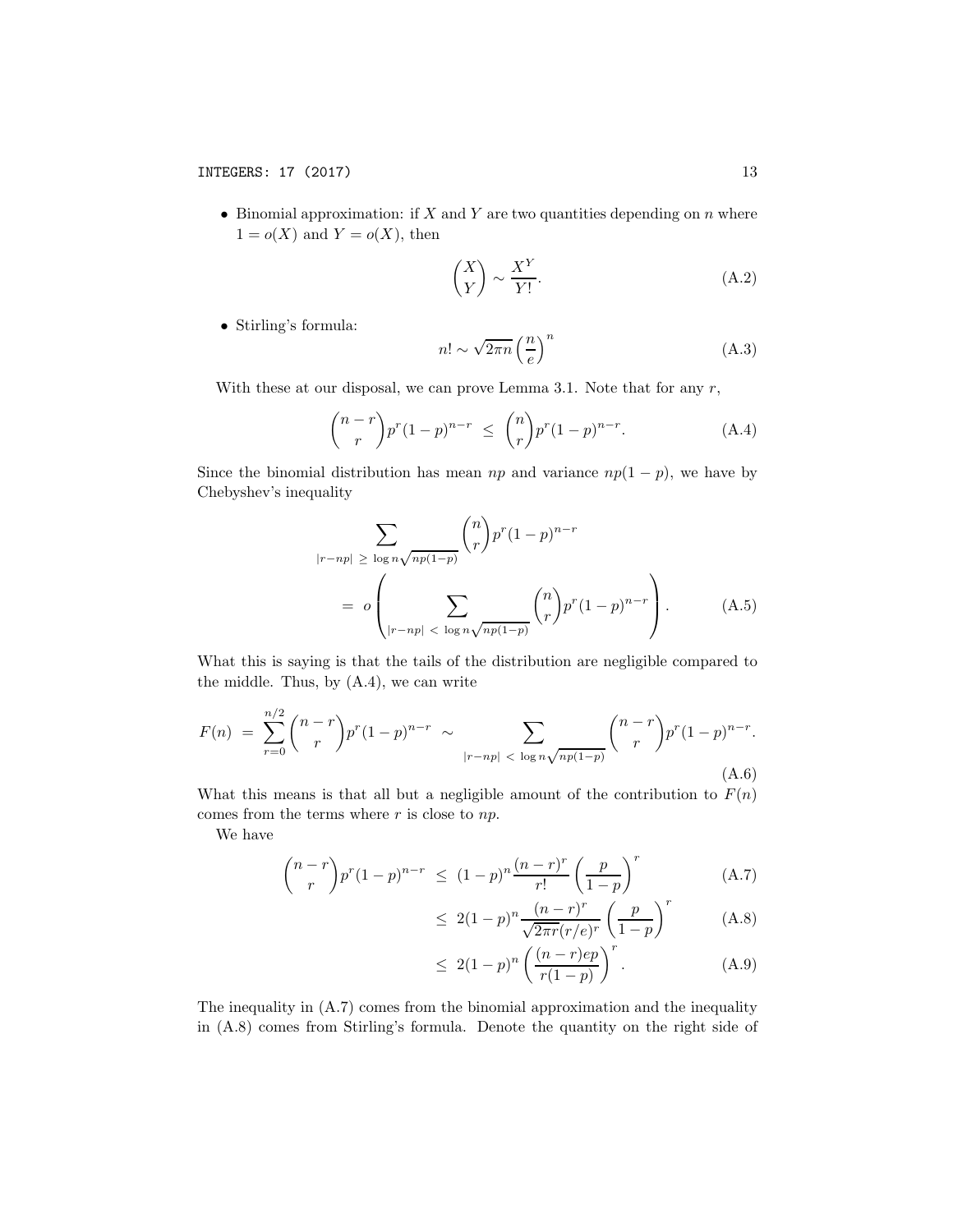# INTEGERS: 17 (2017) 14

(A.9) by  $g(r)$ . We now maximize  $\log g(r)$  over  $r \in [0, n/2]$ .

$$
\frac{g'(r)}{g(r)} = \log\left(\frac{(n-r)p e}{r(1-p)}\right) - \frac{n}{n-r}.\tag{A.10}
$$

It is clear that  $g(r)$  is small at the endpoints; thus  $g(r)$  is maximized at  $r = r_0$  such that

$$
\log\left(\frac{(n-r_0)ep}{r_0(1-p)}\right) = \frac{n}{n-r_0}.\tag{A.11}
$$

We know by (A.6) that  $r_0$  must satisfy  $|r_0 - np| < \log n \sqrt{np(1-p)}$ , so we have

$$
\log\left(\frac{(n-r_0)ep}{r_0(1-p)}\right) \sim 1;
$$
\n(A.12)

thus  $r_0 \sim np$ . Letting  $r = np$  in (A.9), we now have the bound

$$
{\binom{n-r}{r}} p^r (1-p)^{n-r} \le 2(1-p)^n {\left(\frac{(n-np)p e}{np(1-p)}\right)}^{np}
$$
  
 
$$
\le 2(1-p)^n e^{np}
$$
  
 
$$
= 2(e^p - pe^p)^n,
$$
 (A.13)

so that

$$
F(n) \leq 2n(e^p - pe^p)^n. \tag{A.14}
$$

To complete the proof, it suffices to show that  $h(n) := 2n^4(e^p - pe^p)^n \to 0$  as  $n\to\infty.$  We have

$$
\log h(n) = \log 2 + 4 \log n + n \log(e^p(1-p))
$$
  
= log n + n log(1 - p) + np  
= log n + n(-p -  $\frac{1}{2}p^2$  + O(p<sup>3</sup>)) + np  
= log n -  $\frac{1}{2}$ np<sup>2</sup> + O(np<sup>3</sup>) (A.15)

and this tends to  $-\infty$  as  $n \to \infty$  because log  $n = o(np^2)$ ; thus  $h(n)$  tends to 0. This completes the proof of Lemma 3.1. □ completes the proof of Lemma 3.1.

**Remark A.1.** As in Remark 3.2, if  $p(n) = o(\sqrt{\log n} \cdot n^{-1/2})$ , then  $\log h(n)$  tends to  $+\infty$  rather than  $-\infty$ .

## B. Note on Lucas Numbers

The Lucas numbers are defined by the recurrence

$$
L_n = L_{n-1} + L_{n-2}
$$